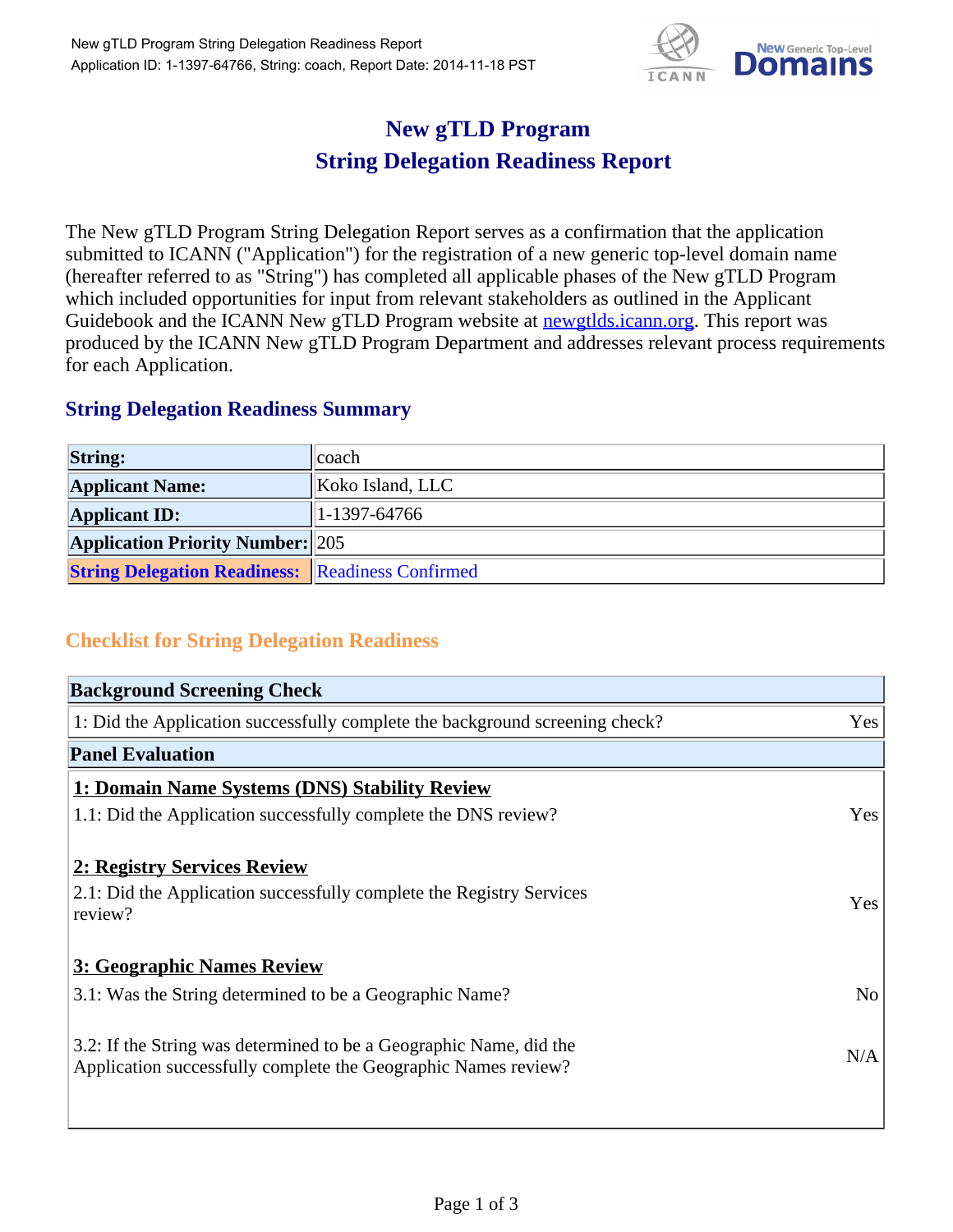

| <b>4: Financial Review</b><br>4.1: Did the Application successfully complete the Financial Capability<br>review?                                                                                                                                                                                                                                             | <b>Yes</b> |
|--------------------------------------------------------------------------------------------------------------------------------------------------------------------------------------------------------------------------------------------------------------------------------------------------------------------------------------------------------------|------------|
| <b>5: Technical Review</b><br>5.1: Did the Application successfully complete the Technical and<br><b>Operation Capability review?</b>                                                                                                                                                                                                                        | <b>Yes</b> |
| <b>6: String Similarity Review</b><br>6.1: Was the Application determined to not be confusingly similar to other<br>applied for strings, including through String Confusion Objections?                                                                                                                                                                      | No         |
| 6.2: If the Application was determined to be confusingly similar to other<br>applied for strings, including through String Confusion Objections, did the<br>Application prevail in the string contention resolution process (CPE,<br>Auction, and/or Self-Resolution of String Contention via<br>withdrawal/termination of all other members in contention)? | Yes        |

| <b>Public Comment Period</b>                                                                                                                                                                   |                |
|------------------------------------------------------------------------------------------------------------------------------------------------------------------------------------------------|----------------|
| 1: Was the public provided an opportunity to submit comments on the Application?                                                                                                               | Yes            |
| 2: Were comments for the Application considered by evaluation panels?                                                                                                                          | Yes            |
| <b>Objection Process</b>                                                                                                                                                                       |                |
| 1: Were objections filed against the Application?                                                                                                                                              | Yes            |
| 2: If objections were filed against the Application, did Applicant prevail in the dispute<br>resolution proceedings for all Legal Rights, Limited Public Interest and Community<br>Objections? | Yes            |
| <b>Governmental Advisory Committee (GAC) Advice</b>                                                                                                                                            |                |
| 1: Did the GAC have an opportunity to provide advice for the Application?                                                                                                                      | Yes            |
| 2: Did the GAC provide consensus GAC advice that the String should not be approved by<br>the ICANN Board?                                                                                      | N <sub>o</sub> |
| 3: If the GAC provided consensus GAC advice to the ICANN Board, did the ICANN Board<br>(or New gTLD Program Committee) accept the GAC advice?                                                  | N/A            |
| <b>Accountability Mechanisms</b>                                                                                                                                                               |                |
| 1: Was the Application the subject of a complaint or review through one of ICANN's<br>accountability mechanisms (Reconsideration or Independent Review)?                                       | N <sub>0</sub> |
| 1.1: If yes, did the BGC, ICANN Board or New gTLD Program Committee determine that<br>the Application should not proceed to contracting?                                                       | N/A            |